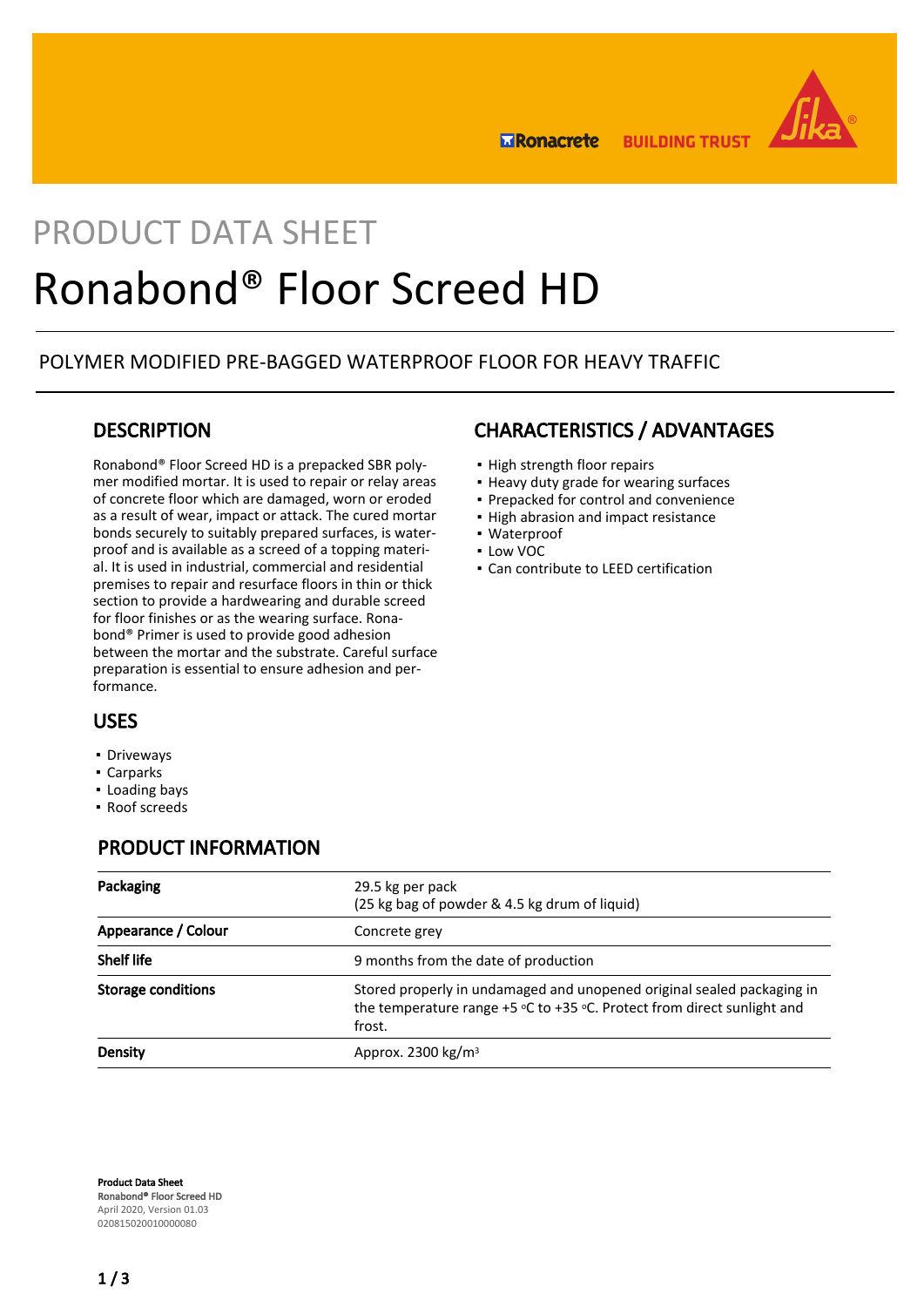| Age at Test | Ronabond® Floor<br><b>Screed HD</b><br><b>Typical Performance</b> | <b>Test Method</b>  |
|-------------|-------------------------------------------------------------------|---------------------|
| 1 & 28 days | No crack between 1 &<br>28 days                                   | Coutinho Ring (TM6) |

## TECHNICAL INFORMATION

| <b>Compressive Strength</b>      | Age at Test | Ronabond <sup>®</sup> Floor<br><b>Screed HD</b><br><b>Typical Performance</b> | <b>Test Method</b>                                                      |
|----------------------------------|-------------|-------------------------------------------------------------------------------|-------------------------------------------------------------------------|
|                                  | 7 days      | $> 30$ MPa                                                                    | BS6319: Part 2: 1983                                                    |
|                                  | 28 days     | > 40 MPa                                                                      | BS6319: Part 2: 1983                                                    |
| <b>Tensile Adhesion Strength</b> | Age at Test | Ronabond <sup>®</sup> Floor<br><b>Screed HD</b><br><b>Typical Performance</b> | <b>Test Method</b>                                                      |
|                                  | 7 days      | $>1.0$ MPa                                                                    | <b>HKHA MTS</b><br>Specification<br>Part D Clause 2.1.15<br>(method 1)  |
|                                  | 28 days     | $>1.0$ MPa                                                                    | <b>HKHA MTS</b><br>Specification<br>Part D Clause 2.1.15<br>(method 1)  |
| <b>Water Absorption</b>          | Age at Test | Ronabond <sup>®</sup> Floor<br><b>Screed HD</b><br><b>Typical Performance</b> | <b>Test Method</b>                                                      |
|                                  | 28 days     | $< 0.07$ ml/m <sup>2</sup> /s<br>@ 10 min                                     | <b>Initial Surface</b><br><b>Absorption Test</b><br>(BS1881 : Part 208) |
|                                  | 28 days     | $< 0.04$ ml/m <sup>2</sup> /s<br>@ 30 min                                     | <b>Initial Surface</b><br><b>Absorption Test</b><br>(BS1881 : Part 208) |
|                                  | 28 days     | $< 0.03$ ml/m <sup>2</sup> /s<br>@ 60 min                                     | <b>Initial Surface</b><br><b>Absorption Test</b><br>(BS1881 : Part 208) |

# APPLICATION INFORMATION

**Consumption**  $\mu$  Approx. 50 packs/m<sup>3</sup> (with 16 kg 5–10 mm aggregate added per pack) Ambient Air Temperature > 5 °C

# APPLICATION INSTRUCTIONS

#### SUBSTRATE QUALITY / PRE-TREATMENT

#### Surface Preparation

The substrate on which Ronabond® Floor Screed HD is being placed must be structurally sound and stable and suitable to receive a high strength topping. All grease, oil, dirt and deleterious material must be removed and the surface vacuum cleaned. Surfaces should ideally be scabbled or mechanically abraded to expose the aggregate and provide a mechanical key. The substrate must be sufficiently strong and sound to receive a high strength topping. Any defect or weakness in the substrate may result in failure of the

screed/topping placed in contact with it. The recommendations given in BS8204 Part 3 should be followed to assess the suitability of the substrate and maximize the performance of the topping.

#### Surface Priming

Ronabond® Primer must be applied to the damp surface immediately before applying the Ronabond® Floor Screed HD. Mix the primer thoroughly and apply evenly over the surface ensuring total and uniform coverage taking care to avoid ponding. Only prime an area of floor which can be covered by the topping within the working time of the primer. Note that the primer must not be allowed to dry. If it does it must be thoroughly cross hatch scratched and

**BUILDING TRUST** 

Product Data Sheet Ronabond® Floor Screed HD April 2020, Version 01.03 020815020010000080



**M** Ronacrete